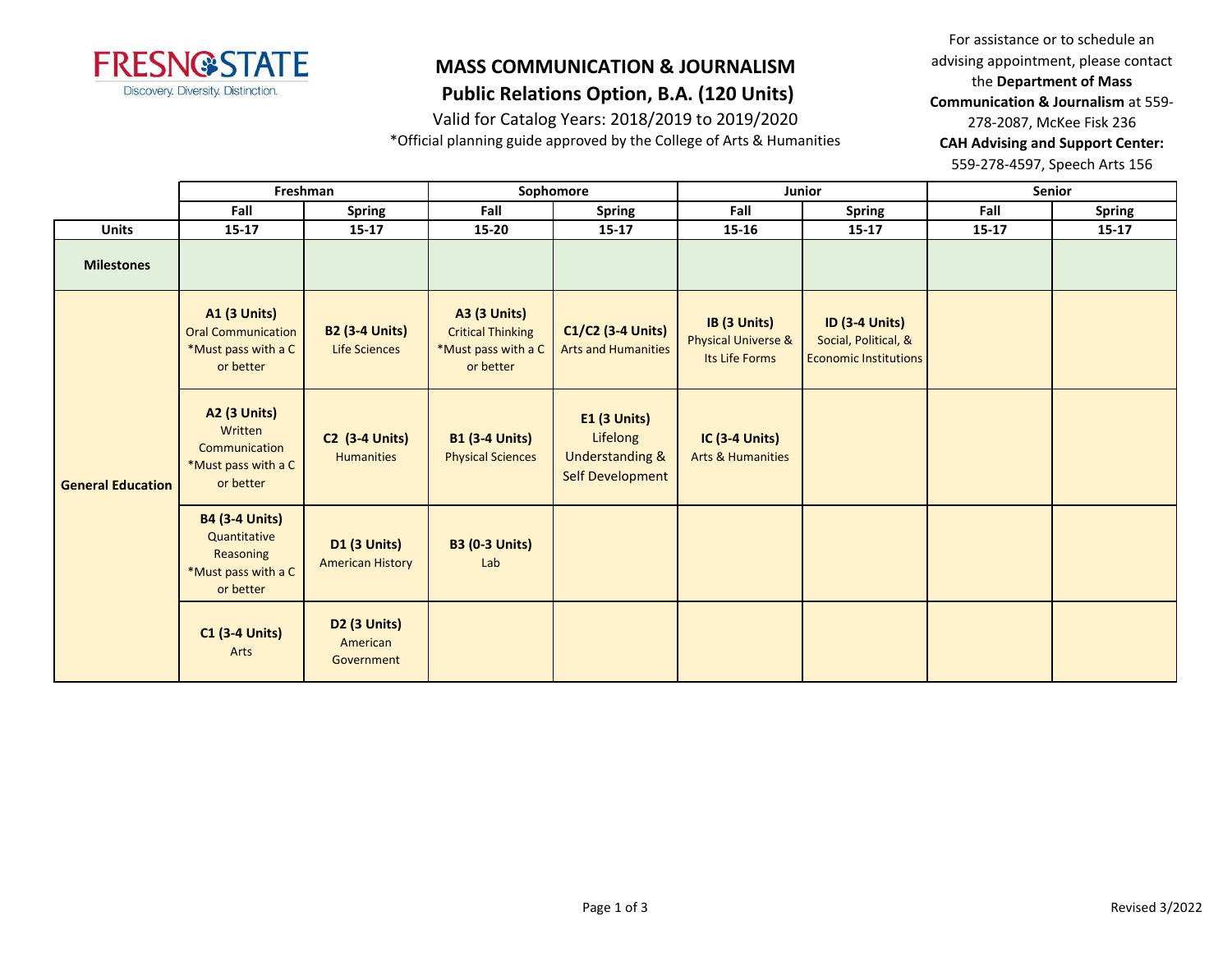

### **MASS COMMUNICATION & JOURNALISM Public Relations Option, B.A. (120 Units)**

Valid for Catalog Years: 2018/2019 to 2019/2020

\*Official planning guide approved by the College of Arts & Humanities

For assistance or to schedule an advising appointment, please contact the **Department of Mass Communication & Journalism** at 559- 278-2087, McKee Fisk 236 **CAH Advising and Support Center:**  559-278-4597, Speech Arts 156

|                                        |                                                    | Freshman                   |                                                                        | Sophomore                                                              | Junior                                                                                                     |                                                 |                                                                                   | Senior                                                                                                                                                               |
|----------------------------------------|----------------------------------------------------|----------------------------|------------------------------------------------------------------------|------------------------------------------------------------------------|------------------------------------------------------------------------------------------------------------|-------------------------------------------------|-----------------------------------------------------------------------------------|----------------------------------------------------------------------------------------------------------------------------------------------------------------------|
|                                        | Fall                                               | Spring                     | Fall                                                                   | <b>Spring</b>                                                          | Fall                                                                                                       | <b>Spring</b>                                   | Fall                                                                              | <b>Spring</b>                                                                                                                                                        |
| <b>Units</b>                           | $15 - 17$                                          | $15 - 17$                  | 15-20                                                                  | $15 - 17$                                                              | 15-16                                                                                                      | $15 - 17$                                       | $15-17$                                                                           | 15-17                                                                                                                                                                |
|                                        | <b>GE Area D3</b><br>MCJ <sub>1</sub><br>(3 Units) | <b>MCJ 10</b><br>(3 Units) | Liberal Arts &<br><b>Sciences Block</b><br>(3 Units)<br>*See footnotes | Liberal Arts &<br><b>Sciences Block</b><br>(3 Units)<br>*See footnotes | <b>MCJ 102W</b><br>(3 Units)<br>[Pre-Req: MCJ 10]<br>*UDWS requirement;<br>must pass with a C or<br>better | <b>MCJ 152S</b><br>(3 Units)                    | <b>MCJ 158S</b><br>(3 units)<br>[Pre-Req: MCJ 10,<br>102W, 152]                   | <b>MCJ 159S</b><br>(3 Units)<br>[Pre-Req: MCJ 10,<br>102W, 152S, 158S,<br>164]                                                                                       |
| <b>Major</b>                           |                                                    |                            | Liberal Arts &<br><b>Sciences Block</b><br>(3 Units)<br>*See footnotes |                                                                        | <b>MCJ 172</b><br><b>or</b><br>173<br>(3 Units)                                                            | <b>MCJ 164</b><br>(3 Units)                     | <b>MCJ 191</b><br>(3 Units)<br>[Pre-Req: Instructor<br>permission]                | MCJ 163 - 179<br>(3 Units)<br>*See course catalog<br>for prerequisite<br>requirements                                                                                |
|                                        |                                                    |                            |                                                                        |                                                                        | <b>Liberal Arts &amp;</b><br><b>Sciences Block</b><br>(3 Units)<br>*See footnotes                          |                                                 | <b>Liberal Arts &amp;</b><br><b>Sciences Block</b><br>(3 Units)<br>*See footnotes | <b>MCJ Elective</b><br>(3 Units)<br>MCJ 30, 104, 105,<br>106, 115, 124, 1315,<br>144, 146, 148, or<br>157<br>*See course catalog<br>for prerequisite<br>requirements |
| <b>Additional</b><br><b>Graduation</b> |                                                    |                            | <b>Elective</b>                                                        | <b>Elective</b>                                                        |                                                                                                            | MI (3 Units)<br>Multicultural/<br>International | <b>Elective</b>                                                                   | <b>Elective</b>                                                                                                                                                      |
| <b>Requirements</b>                    |                                                    |                            |                                                                        | <b>Elective</b>                                                        |                                                                                                            | <b>Elective</b>                                 | <b>Elective</b>                                                                   | <b>Elective</b>                                                                                                                                                      |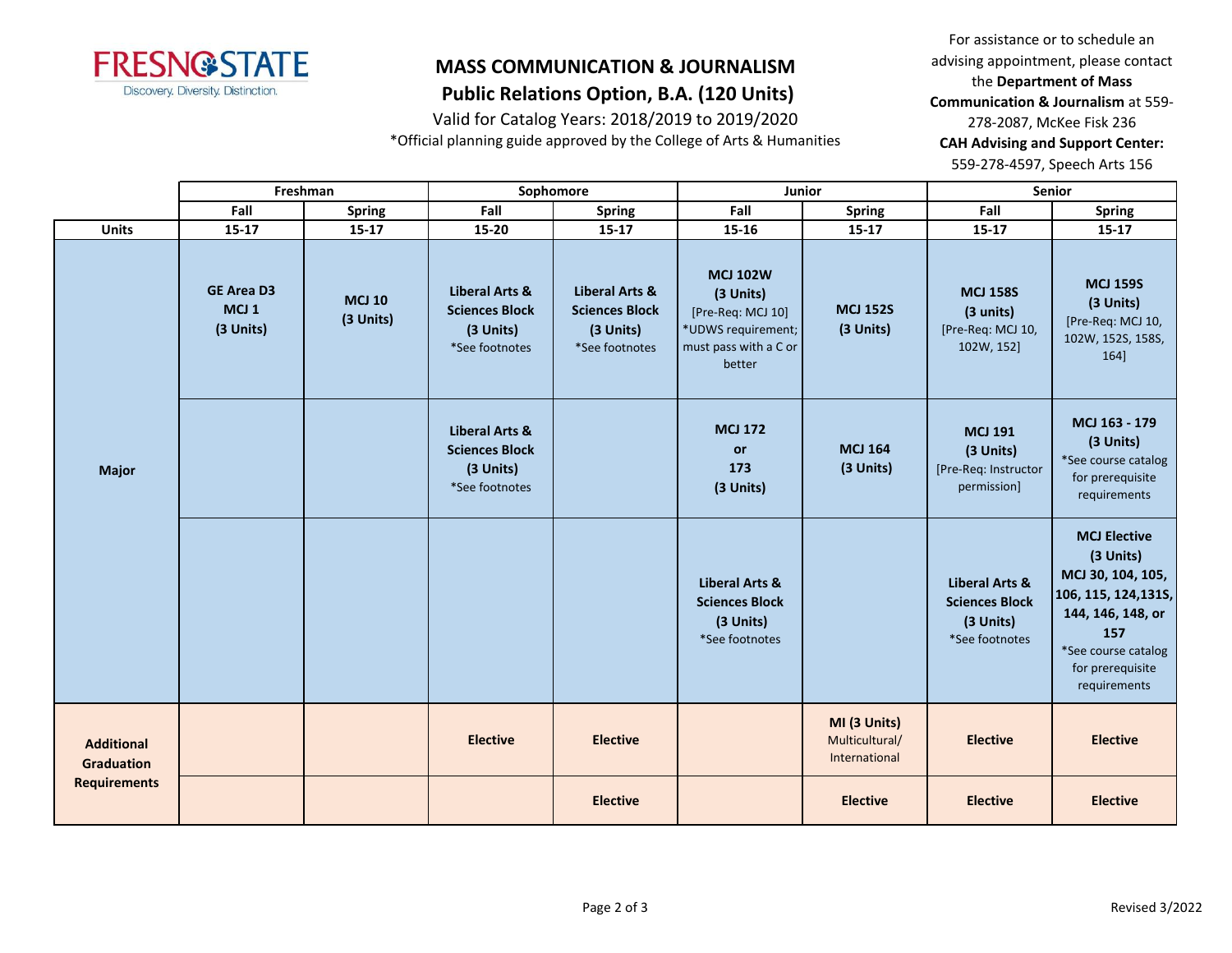

### **Public Relations Option, B.A. (120 Units)**

Valid for Catalog Years: 2018/2019 to 2019/2020

\*Official planning guide approved by the College of Arts & Humanities

For assistance or to schedule an advising appointment, please contact the **Department of Mass Communication & Journalism** at 559- 278-2087, McKee Fisk 236 **CAH Advising and Support Center:**  559-278-4597, Speech Arts 156

|              | Freshman  |           | Sophomore |                         |       | Junior                | Senior            |               |
|--------------|-----------|-----------|-----------|-------------------------|-------|-----------------------|-------------------|---------------|
|              | Fall      | Spring    | Fall      | <b>Spring</b>           | Fall  | Spring                | Fall              | <b>Spring</b> |
| <b>Units</b> | $15 - 17$ | $15 - 17$ | 15-20     | . <del>.</del><br>13-TV | 15-16 | <b>AP 47</b><br>13-T) | $- - -$<br>13-T V | $15 - 17$     |

#### **FOOTNOTES:**

**Prerequisites/Corequisites:** Other restrictions may apply. Please see your course catalog for detailed prerequisite/corequisite requirements.

Grade Requirements: MCJ majors are not permitted to enroll for CR/NC grading in MCJ courses applied to the major, except for courses that require such grading. A grade of C or better in each MCJ course is required.

General Education: No GE course offered by the Department of Mass Communication & Journalism may be used to satisfy the GE requirements for MCJ majors. MCJ courses which may not be used for GE are MCJ 1, 175, 176, 178, and 179.

**Electives:** Students must earn a minimum of 120 units total to graduate. The number of required elective units may vary, depending on the amount of units earned from major and GE courses.

Department Qualification Exam (DQE): Before enrolling in any of the department's writing or editing courses, all students must pass the (DQE). Students are permitted three attempts to pass the DQE but after two unsuccessful attempts, they must take MCJ 5.

Liberal Arts & Sciences Block: The Liberal Arts & Sciences Course List is available from the student's faculty advisor and on the MCJ website at http://www.fresnostate.edu/artshum/mcj/advising/index.html. **Upper Division Writing Skills requirement (UDWS):** All undergraduate students must demonstrate competency in writing skills by passing the Upper Division Writing Exam (UDWE) or by obtaining a C or better in an approved upper division writing course, identified by the letter "W."

Substitutions: If substitutions/exceptions/waivers are made for any major courses that also meet GE and/or the Multicultural/International graduation requirement, the student is responsible for completing additional courses to satisfy the respective areas (GE and/or MI). This also includes the upperdivision writing requirement.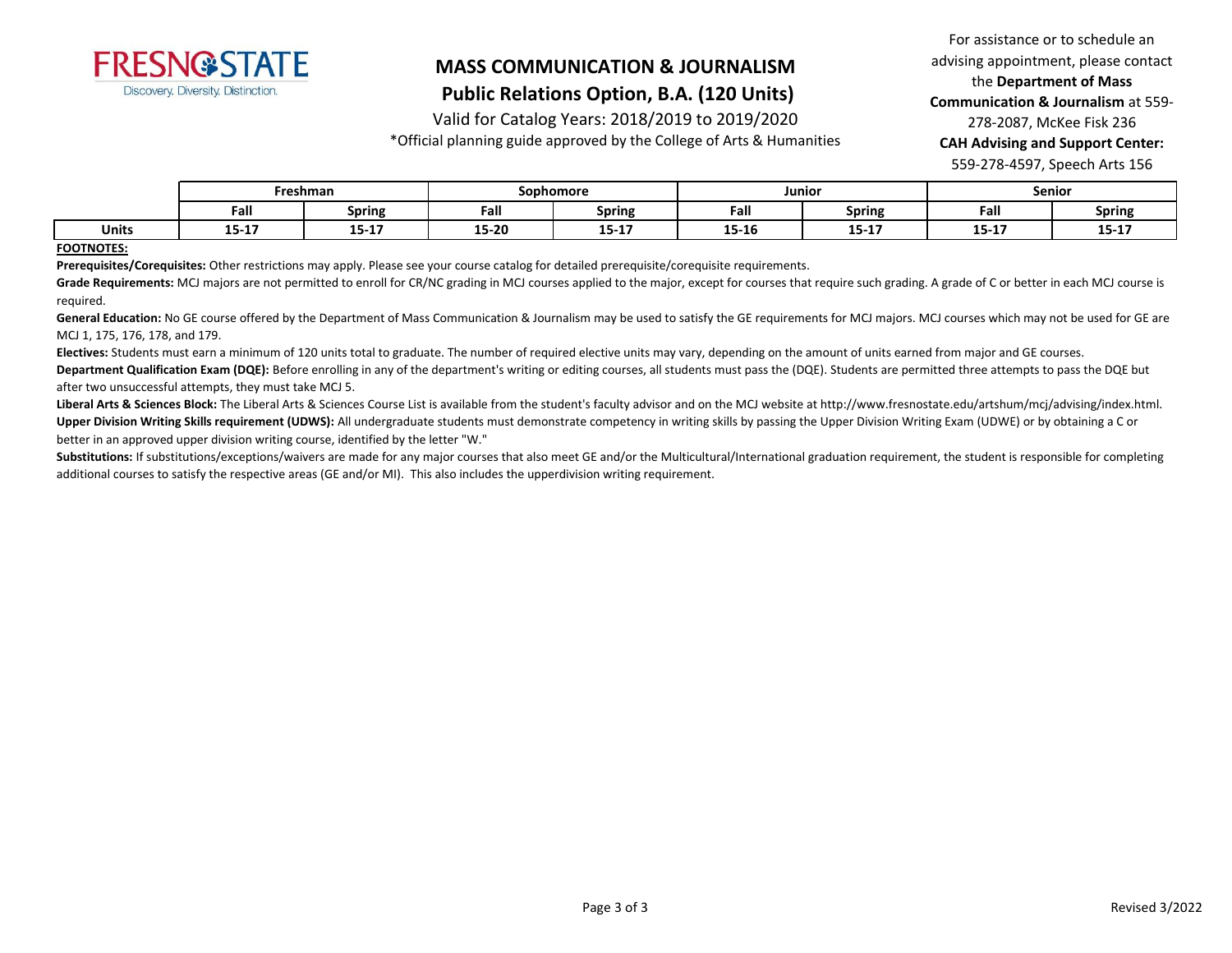

 **Public Relations Option, B.A. (120 Units)**

Valid for Catalog Years: 2013/2014 to 2017/2018

\*Official planning guide approved by the College of Arts & Humanities

For assistance or to schedule an advising appointment, please contact the **Department of Mass Communication & Journalism** at 559-278-2087, McKee Fisk

236

**CAH Advising and Support Center:** 

559-278-4597, Speech Arts 156

|                             | Freshman                                                                               |                                                | Sophomore                                                                           |                                                                                   | <b>Junior</b>                                         |                                                                                  | Senior    |               |
|-----------------------------|----------------------------------------------------------------------------------------|------------------------------------------------|-------------------------------------------------------------------------------------|-----------------------------------------------------------------------------------|-------------------------------------------------------|----------------------------------------------------------------------------------|-----------|---------------|
|                             | Fall                                                                                   | <b>Spring</b>                                  | Fall                                                                                | <b>Spring</b>                                                                     | Fall                                                  | <b>Spring</b>                                                                    | Fall      | <b>Spring</b> |
| <b>Units</b>                | $15 - 17$                                                                              | $15 - 17$                                      | 15-20                                                                               | $15 - 17$                                                                         | $15 - 16$                                             | $15 - 17$                                                                        | $15 - 17$ | $15 - 17$     |
| General<br><b>Education</b> | <b>A1 (3 Units)</b><br>Oral<br>Communication<br>*Must pass with a<br>C or better       | <b>B2 (3-4 Units)</b><br><b>Life Sciences</b>  | <b>A3 (3 Units)</b><br><b>Critical Thinking</b><br>*Must pass with a C or<br>better | $C1/C2$ (3-4<br>Units)<br>Arts and<br><b>Humanities</b>                           | IB (3 Units)<br>Physical Universe &<br>Its Life Forms | <b>ID (3-4 Units)</b><br>Social, Political, &<br>Economic<br><b>Institutions</b> |           |               |
|                             | <b>A2 (3 Units)</b><br>Written<br>Communication<br>*Must pass with a<br>C or better    | <b>C2 (3-4 Units)</b><br><b>Humanities</b>     | <b>B1 (3-4 Units)</b><br><b>Physical Sciences</b>                                   | <b>D3 (3 Units)</b><br><b>Social Science</b>                                      | $IC$ (3-4 Units)<br><b>Arts &amp; Humanities</b>      | MI (3 Units)<br>Multicultural/<br>International                                  |           |               |
|                             | <b>B4 (3-4 Units)</b><br>Quantitative<br>Reasoning<br>*Must pass with a<br>C or better | <b>D1 (3 Units)</b><br><b>American History</b> | <b>B3 (0-3 Units)</b><br>Lab                                                        | <b>E1 (3 Units)</b><br>Lifelong<br><b>Understanding &amp;</b><br>Self Development |                                                       |                                                                                  |           |               |
|                             | <b>C1 (3-4 Units)</b><br>Arts                                                          | <b>D2 (3 Units)</b><br>American<br>Government  |                                                                                     |                                                                                   |                                                       |                                                                                  |           |               |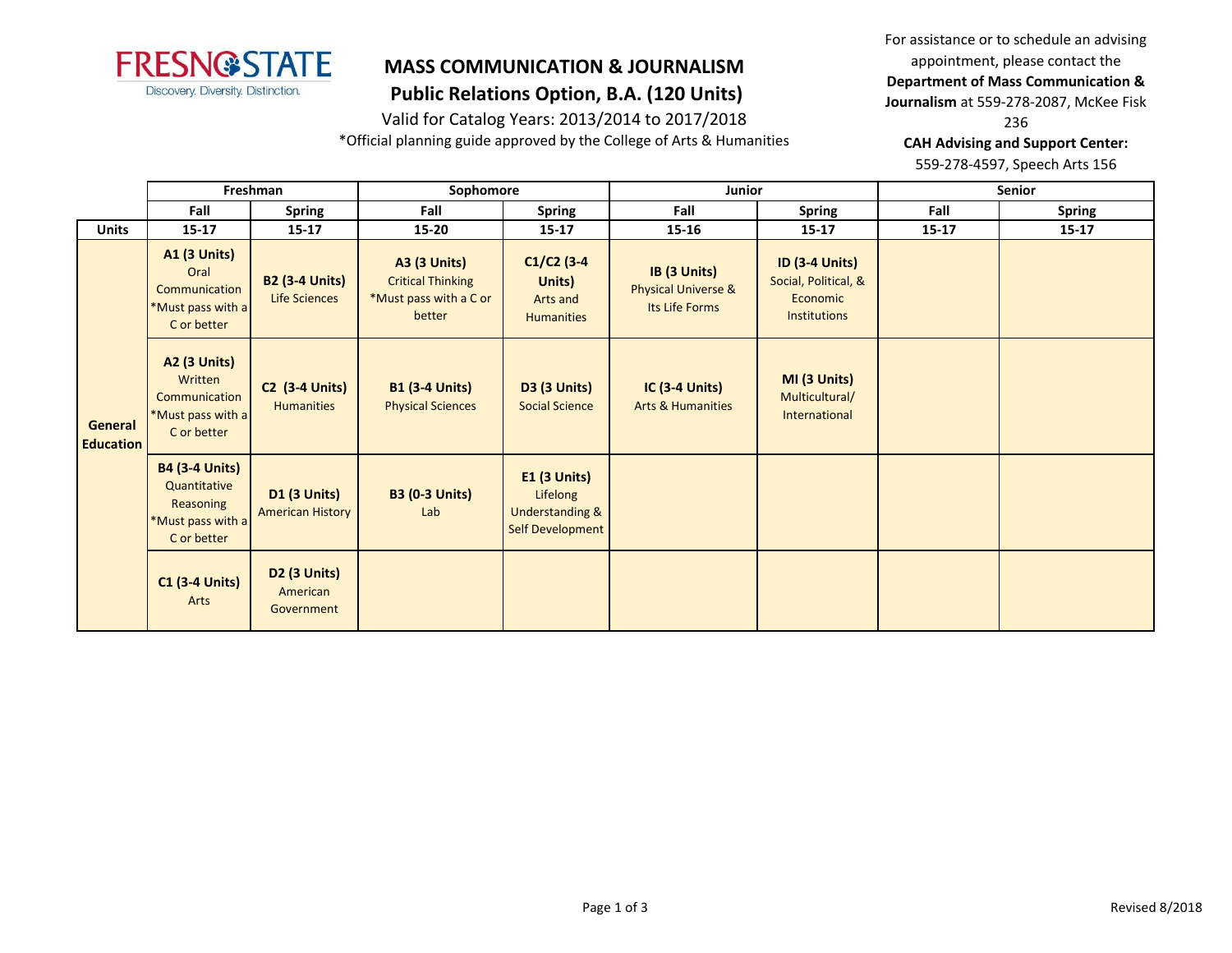

 **Public Relations Option, B.A. (120 Units)**

Valid for Catalog Years: 2013/2014 to 2017/2018

\*Official planning guide approved by the College of Arts & Humanities

For assistance or to schedule an advising appointment, please contact the **Department of Mass Communication &** 

**Journalism** at 559-278-2087, McKee Fisk

236

**CAH Advising and Support Center:** 

559-278-4597, Speech Arts 156

|                  | Freshman       |                                                        | Sophomore                                                                          |                                                                          | <b>Junior</b>                                                                                                |                          | <b>Senior</b>                                                          |                                                                                                                                                        |
|------------------|----------------|--------------------------------------------------------|------------------------------------------------------------------------------------|--------------------------------------------------------------------------|--------------------------------------------------------------------------------------------------------------|--------------------------|------------------------------------------------------------------------|--------------------------------------------------------------------------------------------------------------------------------------------------------|
|                  | Fall           | <b>Spring</b>                                          | Fall                                                                               | <b>Spring</b>                                                            | Fall                                                                                                         | <b>Spring</b>            | Fall                                                                   | <b>Spring</b>                                                                                                                                          |
| <b>Units</b>     | $15 - 17$      | $15 - 17$                                              | $15 - 20$                                                                          | 15-17                                                                    | $15 - 16$                                                                                                    | $15 - 17$                | $15 - 17$                                                              | $15 - 17$                                                                                                                                              |
|                  | *Must pass DQE | MCJ 1 (3 Units)   MCJ 10 (3 Units)  <br>[Pre-Req: DQE] | Liberal Arts &<br><b>Sciences Block (3)</b><br>Units)<br>*See footnotes            | Liberal Arts &<br><b>Sciences Block</b><br>$(3$ Units)<br>*See footnotes | <b>MCJ 102W (3 Units)</b><br>[Pre-Req: DQE; MCJ 10]<br>*UDWS requirement;<br>must pass with a C or<br>better | MCJ 152S (3 Units)       | MCJ 158S (3 units)<br>[Pre-Req: MCJ 10,<br>102W, 152]                  | <b>MCJ 159S (3 Units)</b><br>[Pre-Req: MCJ 10, 102W,<br>152S, 158S, 164]                                                                               |
| <b>Major</b>     |                |                                                        | <b>Liberal Arts &amp;</b><br><b>Sciences Block (3)</b><br>Units)<br>*See footnotes |                                                                          | MCJ 172 or 173 (3)<br>Units)                                                                                 | <b>MCJ 164 (3 Units)</b> | <b>MCJ 191 (3 Units)</b><br>[Pre-Req: Instructor<br>permission]        | MCJ 163 - 179 (3 Units)<br>*See course catalog for<br>prerequisite requirements                                                                        |
|                  |                |                                                        |                                                                                    |                                                                          | <b>Liberal Arts &amp;</b><br>Sciences Block (3 Units)<br>*See footnotes                                      |                          | Liberal Arts &<br><b>Sciences Block</b><br>(3 Units)<br>*See footnotes | <b>MCJ Elective (3 Units)</b><br>MCJ 30, 104, 105, 106,<br>115, 124, 1315, 144, 146,<br>or 148<br>*See course catalog for<br>prerequisite requirements |
| <b>Electives</b> |                |                                                        | <b>Elective</b>                                                                    | <b>Elective</b>                                                          |                                                                                                              | <b>Elective</b>          | <b>Elective</b>                                                        | <b>Elective</b>                                                                                                                                        |
|                  |                |                                                        |                                                                                    |                                                                          |                                                                                                              |                          | <b>Elective</b>                                                        | <b>Elective</b>                                                                                                                                        |